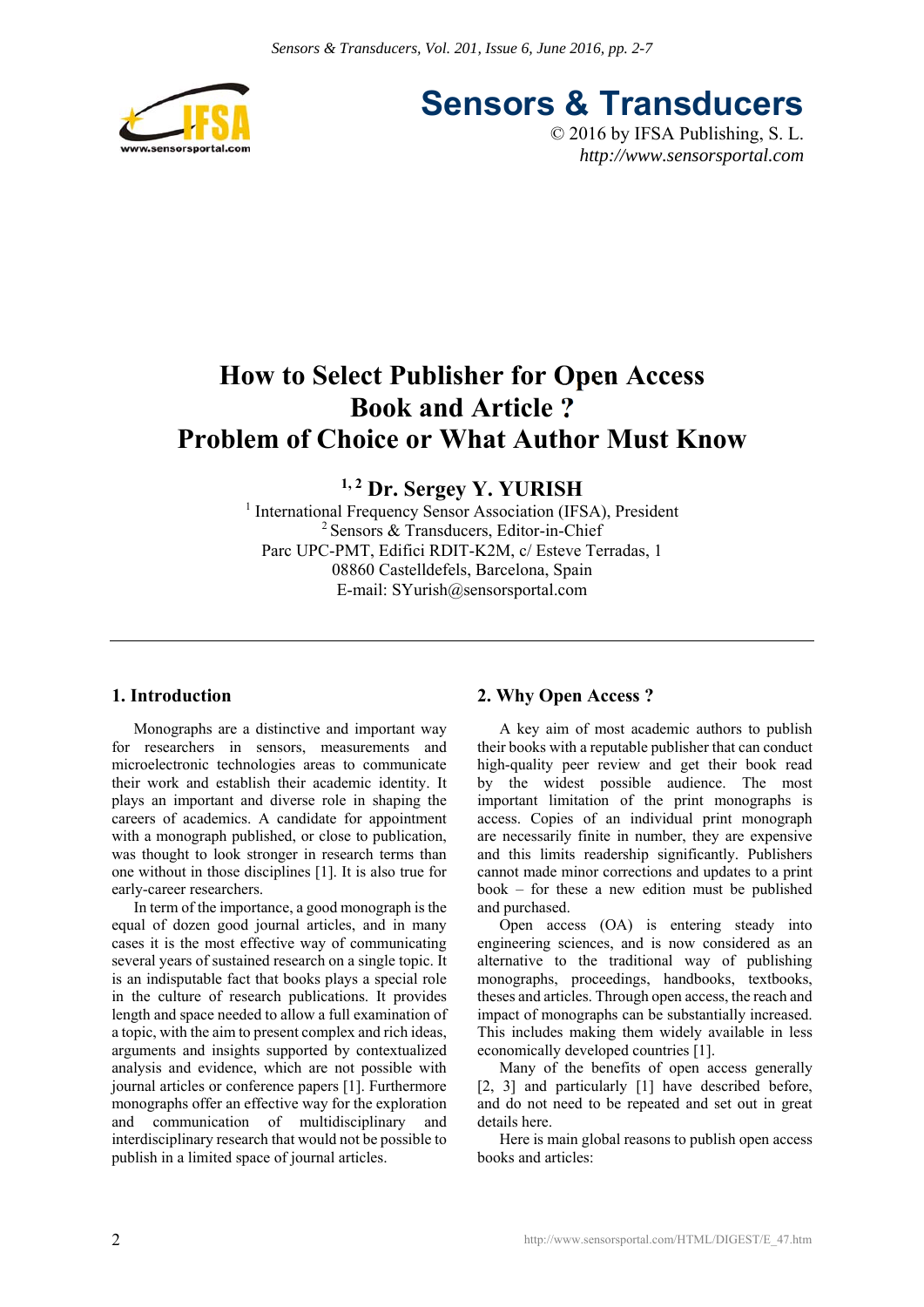Increased return on public investments and eliminate public money losses due to carry out the same researches with the almost the same results;

• Increased visibility over the World. Researchers in developing countries can see your work;

 European Commission, Research Council and others mandate for open access publications of research results. Often, the open access publication is compliant with grant conditions;

• Ouick publications accelerate the technical and scientific progresses.

But what is the benefit to publish OA book for authors himself ? The answer is evident: the citations increasing, which sure, positively influences on the carrier development.

The author of the OA book 'Seeing Ourselves through Technology', prof. Jill Walker Rettberg has written: *"I'm a public employee, so my research is paid for by ordinary peoples' tax money. It makes sense that my taxpayer-funded research should be accessible to everyone. Not just to scholars in rich institution in rich countries that can afford to paid skyrocketing prices for scholarly journals and books."…"I hated waited a year or two for my other books to actually be available."* [4]. There is nothing to add …

#### **3. Requirements and Challenges**

With the ever increasing number of open access publishers it is important to choose the right one. From one hand, a technical simplicity of creating books in pdf format and wide availability of Internet technologies caused many small, so-called "garagebased" publishers. From other hand, almost all established, well known traditional publishers report that it is increasingly difficult to find academic experts willing to review manuscripts, with informal methods such as web searches having to be used to find those to approach [1]. Tradition publishers also have problems in OA books dissemination [1]. In order to eliminate such problems and to publish an OA book by the best way and great impact, authors should know the selection criteria and the problems that arise when choosing a publisher.

## **3.1. What Authors Need and What Publisher Must Propose, but Sometimes Can't**

#### **3.1.1. Quality**

Pre-publication peer review may be the undoubted gold standard, providing public assurance that the work has reached a quality threshold appropriate to the field where it is published. So, the peer review is a necessary part of research publishing. The setting up of prestigious editorial board with well-known experts from the appropriate area and panel of peer reviewers is one of the most important criterion of publisher's reputation.

## **3.1.2. Learned Societies, Professional Societies and Subject Associations**

Brand has an important place in the monograph ecosystem, but not only from trademarks point of view. The most important is what the learned society, professional society or subject association is behind a publisher. Societies and associations are a fundamental part of the research ecology, providing a substantial intellectual, public and reputational good [5]. They have built international reputation for their disciplines over decades. The example of such brands are IEEE, IFAC, IFSA, IMEKO, etc. As rule, such societies and subject associations have their own publishing houses to publish journals, books and conference proceedings. But there are not many reputated societies and associations that publish OA books and journals. The involvement of established societies and associations in OA publications increases the credibility of the emerging OA system.

The best results and high impact from OA book publication can be achieved if such societies and subject associations serve for much targeted, highly specialized audience. In recent years, the occurrence of so-called "false" societies are observed. These "false" societies try to cove very wide area at the same time, for example, from social and economic sciences to engineering and legal sciences. Often it is created by "garage-based" publishers, who try to publish open access journals and books almost in every disciplines.

One more criterion of really value society and subject association is in which activities they are involved. In addition to journals and book publications, the reputated societies and associations organize various events such as conferences, workshops, symposiums, exhibitions, webinars, online and offline tutorials; they sponsor other related events in their area of expertise; participate in standardization processes; establish awards; disseminate relative information; serve their members, advertise, etc. The "false" societies, as rule, are limited only by journals and books publications.

So, the development of open access for monographs and articles will require the contribution of established publishers. The reputated societies and subject association provide an important quality and reputation dimension to the publishing process for many books series: by acting as a custodian of knowledge production in their disciplines [1]. In this way the societies and association play a nuanced role in maintaining the publication of important monographs and articles in their particular field [1].

#### **3.1.4. Dissemination**

A key benefit of open access is surely increased dissemination. If dissemination is good, the citations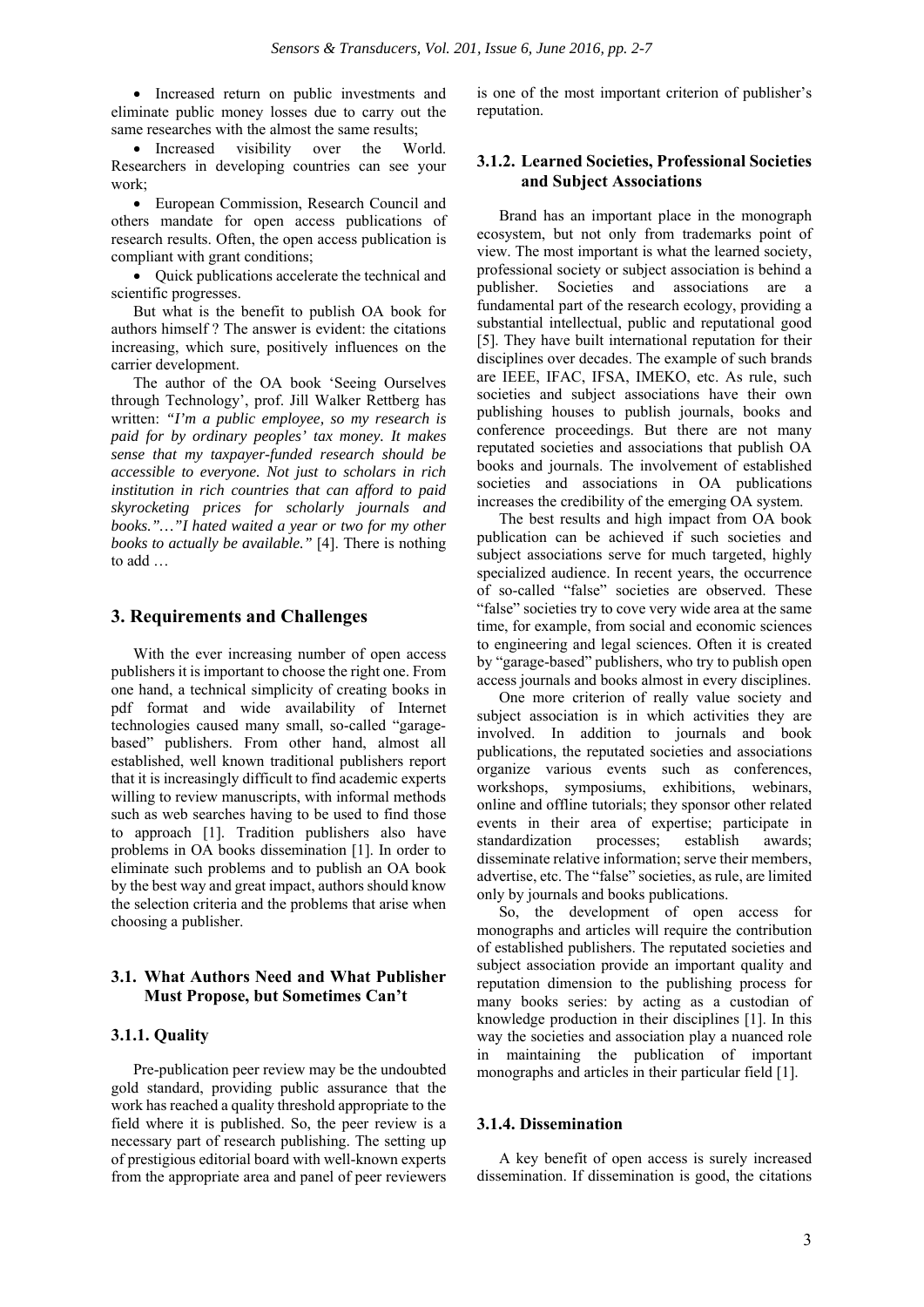will come. The potential readership for OA book is significantly large than the book-buying population. The important consequence of this is that outreach and dissemination of monographs become a necessary priority of OA books publisher. To provide open access to books (for example, through the publisher's web site) without active measures to disseminate is insufficient to maximize dissemination. Researchers have already reported that some high-quality openaccess books is simply not cited because of it is more difficult to access. The dissemination is a bottleneck of many established publishers. However, the publishers, which belongs to societies or subject associations have a great advantage in comparison with other established publishers, including university press. For societies and subject associations in their role as publishers of long – standing and highly rated international journals, excellence underpinned by rigorous peer review was already a given [5]. They have extremely useful, much targeted and huge lists of contact details of their members and subscribers, collected for decades, while general publishers are using the contact details of their customers (buyers), collected mainly for commercial purposes, and sure, not targeted according such field as sensors. The lists of contacts, which are used by university press publishers as usually is limited by their own university members and staff (no inherent incentive to reach audiences outside the academic ecosystem).

## **3.1.5. Print Book Copies**

The continued availability of print books will be strongly necessary, and prospective author should recognize that the availability of print books will be a necessary part of a selection open-access publisher. The academics claim that for serious extended work it is necessary or, at least, highly desirable to have a print copy of the book [1]. There are material characteristics associated with the print book: its layout, design and non-verbal content that often make it significantly more than the text alone [1]. However, so-called printon-demand option is not enough. The print versions of open-access books from established publishers must be also available from big bookseller as *Amazon, Barnes & Nobles, Ingram* and others. It is a really good practice, when print books in *Amazon* store are available for purchase but the Kindle version of e-book is available free of charge. That's what is necessary for open access book !

#### **3.1.6. Directories and Indexes**

Some guides about how to publish an open access books propose to check at first some directories and indexes, for example, Directory of Open Access Books (DOAB). According to [6] only 33 % librarians and library staff are using the DOAB. As it was stated in [7] the DOAB is not completed. About 46 % of librarians learn about OA book titles through e-mails from publishers. It is a high probability does not find several reputated publishers there, but there is a high risk to find several "garage-based" publishers. The same situation is with the open access journals' indexes, citation lists and data bases.

#### **4. Open Access Journals**

All mentioned above are true for open access journals and its publishers. There are popular directories, data bases, indexes and lists for open assess journals and books: Directory of Open Access Books, Google Scholar, Thomson Reuters Book Citation Index, Elsevier Scopus and EBSCO Discovery. Among them, only the first two are free for end users [8]. Access to the rest is limited to subscribers only. What is even more important is that all of the mentioned services accept new records only from selected publishers (with the exception of Google Scholar) [8]. Unfortunately, today it is not possible to trust on 100 % even the most popular citation indexes and lists. As a rule, they still contain a large number of "garage-based" publishers and their open access journals but some established journals are not included in these lists so far. Why? There are at least three objective and subjective reasons:

1) The limited resources of citation indexes owners. In the era of electronic publications the number of open access journals and books are growing exponentially. The indexing - is a free procedure, which is still carried out by a limited staff;

2) The absence of objective criteria. The current, outdated criteria is fuzzy and was determined in the era of limited number of existing print journals only to help librarians to make subscription decisions [9-11]. But today, open access journals are free for download without any subscriptions. So, the impact factors and various indexes are become useless and can not to be used as an objective criterion for open access journals.

3) Competition. Last years some big citation indexes owners start to use the open access business model for their own books and journals. Other publishers who publish journals in the same area are now direct competitors, especially if they propose a reasonable publication fee.

Today's alternative of existing citation indexes can be highly specialized, branch journal and publisher lists, for example, IFSA List of Recommended Journals [12]. This list contains only 15 established sensors and measurements related journals. But this is a normal situation for such highly specialized, branch lists. And no any doubts that it contains only journals and publishers, which really has a great impact.

## **5. Publisher Selection Check-List**

Authors' decisions about whom to publish with are driven by many factors, including ease of engagement, past experience, page charges, the role of learned societies and subject association in a particular discipline, etc.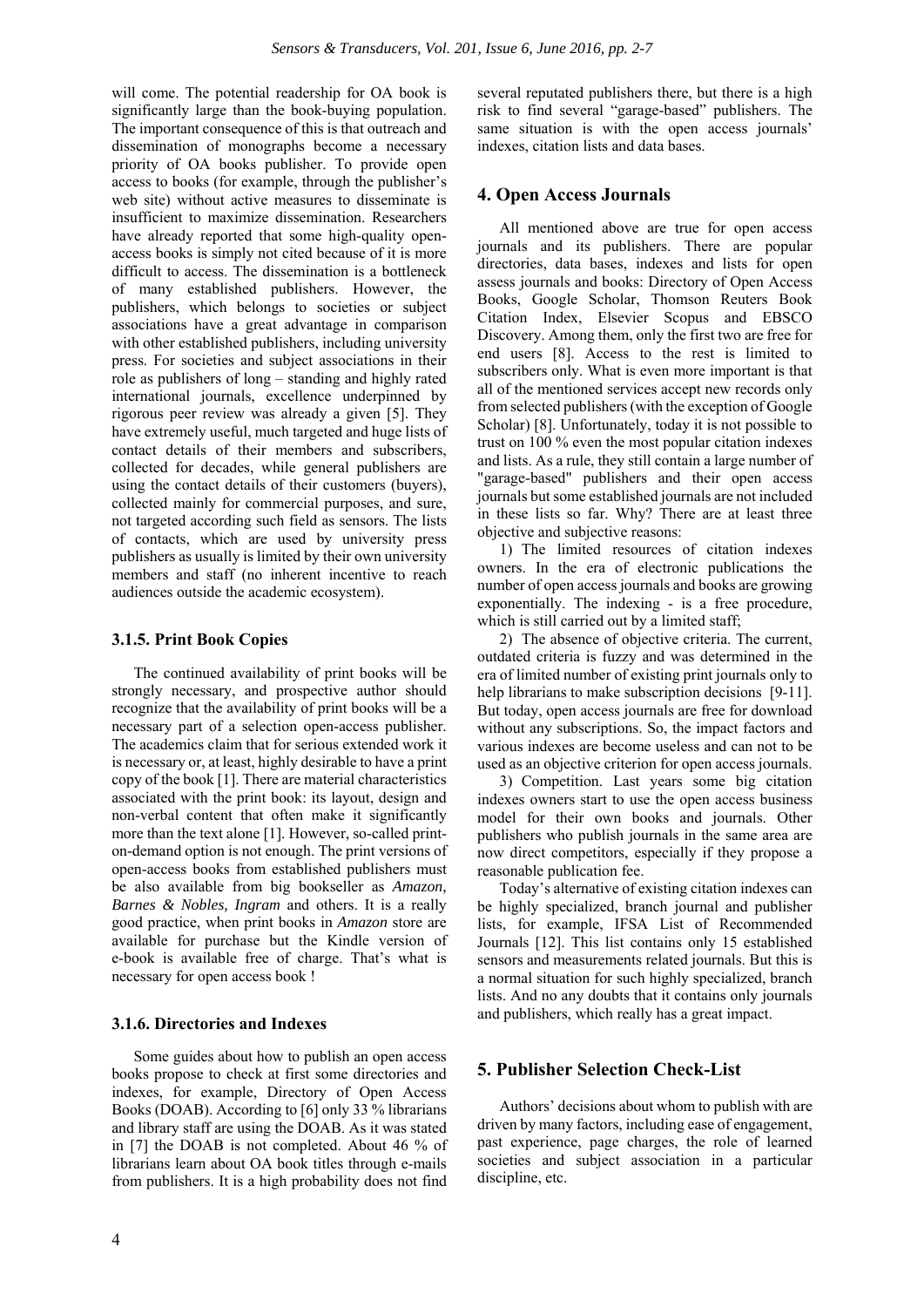Let consider a real publisher – *IFSA Publishing, S.L.* [13] and its eligibility to be an open access publisher for books and journal in sensors and measurements areas. It is easy to make such analyze with the help of the following check-list.

#### *Example:* **IFSA Publishing, S. L.**

 **Type of OA Publications:** Monographs, handbooks, textbooks, theses, proceedings, chapters in edited book series, technical references, guides and journal articles.

*Comments:* The maximum number of pages is not limited. Now you should not spend a lot of time and can eliminate additional efforts to put your manuscript in the limited number of page (for example, 350 pages). Create without limitations ! Separated chapters for the popular Book Series *'Advances in Sensors: Reviews'* are also welcome. The one chapter publication in the edited book is much cheaper in comparison with the OA book in the whole, and is the same as for an open access article in the journal.

 **Quality:** International peer-review (single- or double-blind). Open access books are subject to the same high level peer-review, production and publishing processes followed by traditional IFSA Publishing's books.

*Comments:* Managing Editor (ME) checks if the draft version of the book fits within the scope of the subject. If it does, the ME preliminary accepted a draft, the author is informed of the ME's decision and the draft material is sent to two or four international reviewers. In case of disagreement (50 % accept vs. 50 % reject) the final decision is made by editor-inchief – an expert in sensor and measurement areas. The waiting period for review is from three to seven weeks.

 **Editorial Board and Editor's Knowledge of the Field:** 14 editors from various countries and five continents; 100 Editorial Board members and 200+ voluntary international reviewers.

*Comments:* Many famous names of experts in sensors and measurements related areas from the editorial board are well known to the public: [14]. The Editorin-Chief is also an expert in appropriate field with more than 30 years research experience, 170 publications, 9 patents and 9 books.

 **Print copies:** Available (hardcover, paperback or dust jacket hardcover). Authors will get free print (paper) book copy in full color. The print books copies are available from big booksellers: *Amazon, Barnes & Nobles, Ingram* and others.

*Comments:* IFSA Publishing, S. L. is one of the first publisher in the World who has started to print sensor related books and journal in full-color.

 **Connection with Learned or Professional Societies and Subject Associations:** International Frequency Sensor Association (IFSA).

*Comments:* IFSA has organized in 1999. It has more than 700 IFSA Members from 66 countries. In addition to publication, the activities include events organization and sponsorship, information dissemination, membership, standardization, tutorial and training courses, advertisement, etc. The structure of association is shown below.



#### **The Structure of Professional Society**

## **Long Reputation:** 17 years

*Comments:* Took more than 17 years of strategic and sustained effort including 16 years of *Sensors & Transducers* journal publication and IFSA Newsletter. It means, that IFSA start their publication activities before the open access appearance.

 **Dissemination and promotion:** Greatest dissemination impact due to a broad range of promotional tools that could be used to increase OA book's visibility.

*Comments:* Specific promotion campaigns are used. In addition to post on the publisher's web site (Sensors Web Portal - a primary Internet sensors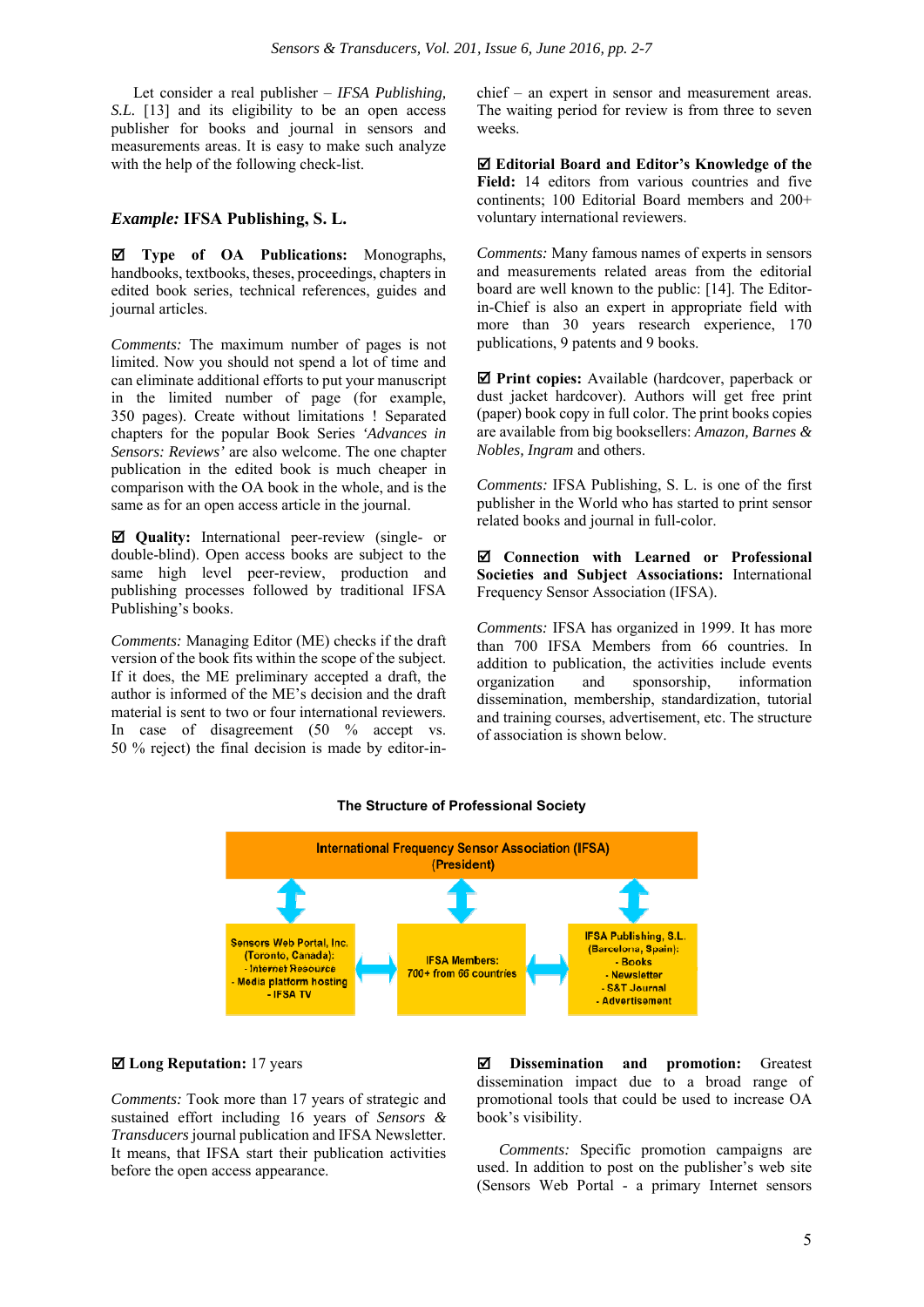related resource with 2500-3000 visitors per day), the information about OA books and journal are included into IFSA Newsletter (ISSN 1726-6017), which is delivering to 54,000+ subscribers over the World and Sensors & Transducers journal (ISSN: 2306-8515, e-ISSN 1726-5479), which is publishing since 2000 and delivering to the same number of subscribers.

Social networks are used: LinkedIn (Sensors Professional Group, 2,900+ members for the end of June 2016); Twitter and Facebook. Books also promoted during the events (conferences, symposiums, workshops, training courses, exhibitions, etc.) organized or sponsored by IFSA. Cooperation with e-book distributors and with big booksellers as *Amazon, Barnes & Nobles, Ingram* and others. The IFSA holds the biggest, continuously updated and checked branch list of contacts in the World with academia and industry members from sensors and measurement areas: 54,000+

 **License:** Creative Common license CC-BY.

*Comments:* OA articles and books are available online immediately after publication (without an embargo period). The author keeps copyright to the publication, but gives users the right to read, download, copy, distribute, print, search in or link to the full-text without compensation.

 **Contact Details:** Physical address for the office, phone number:

IFSA Publishing, S. L., Parc UPC-PMT, Edificio RDIT-K2M, c/ Esteve Terradas, 1, office 014 08860 Castelldefels, Barcelona, Spain Tel.: +34 696067716 E-mail: publisher@sensorsportal.com



*Comments:* Many "garage-based" publishers do not specify their real physical address and even, the country. Others use a special service of legal offices, for example, in the USA, where the legal office situated, and a lawyer hired by publisher responds to phone calls addressed to the publisher.

 **Price:** The publication fee is very reasonable and lower in comparison with the other established publishers. The price is fixed: it is constant regardless of the number of pages.

*Comments:* Please contact about details by e-mail: sales@sensorsportal.com for details.

 **Addition Services:** And at the end, some addition bonuses from the publisher. Why not ?

*Comments:* 1) Authors will get one tablet 'Fire' from *Amazon* (Quad-Core processor, 1.3 GHz, 1 Gb RAM,  $7''$  (17.7 cm),  $1024 \times 600$  screen resolution, Wi-Fi, 8 GB) free of charge:



2) Authors benefit from the IFSA Membership Program. IFSA Publishing books and articles charge an open access fee at the beginning of the publication process. The payment IFSA Members receive a 10 % loyalty discount on this publication fee.

**Conclusions:** Due to the criteria satisfaction and unique features, the *IFSA Publishing, S.L.* is well suited for open access books and articles publications.

I hope, all mentioned above, including the checklist, will be useful for prospective authors as well as established citation indexes, lists, databases, catalogs, collectors and policemakers to help them to determine a reputated publishers for OA books and articles.

## **References**

- [1]. Crossick G., Monographs and Open Access. A Report to HEFCE, *HEFCE,* January 2015.
- [2]. Wilinski J., The Access Principle, *MIT Press*, 2009.
- [3]. Suber P., Open Access, *MIT Press*, 2012.
- Jill Walker Rettberg, How I Published My Scholarly Book with Open Access CC-BY-Licence*, jilltxt.net*, 2014.
- [5]. Gardner R., Open Access and Learned Societies, *British Academy*, 2013.
- [6]. Open Access Monographs. Summary Report of Online Survey, *Publishers Communication Group*, 2015.
- [7]. Coen van Laer, How to Publish an Open Access Book, *Maastricht University*, 2015.
- [8]. How to promote an Open Access Book? Part 2: Abstracting and Indexing, *Open*, 2014.
- [9]. Yurish S. Y., Impact Factor of Sensors Journals: What Does it Really Mean? *Sensors & Transducers*, Vol. 87, Issue 1, January 2008, pp. I-III.